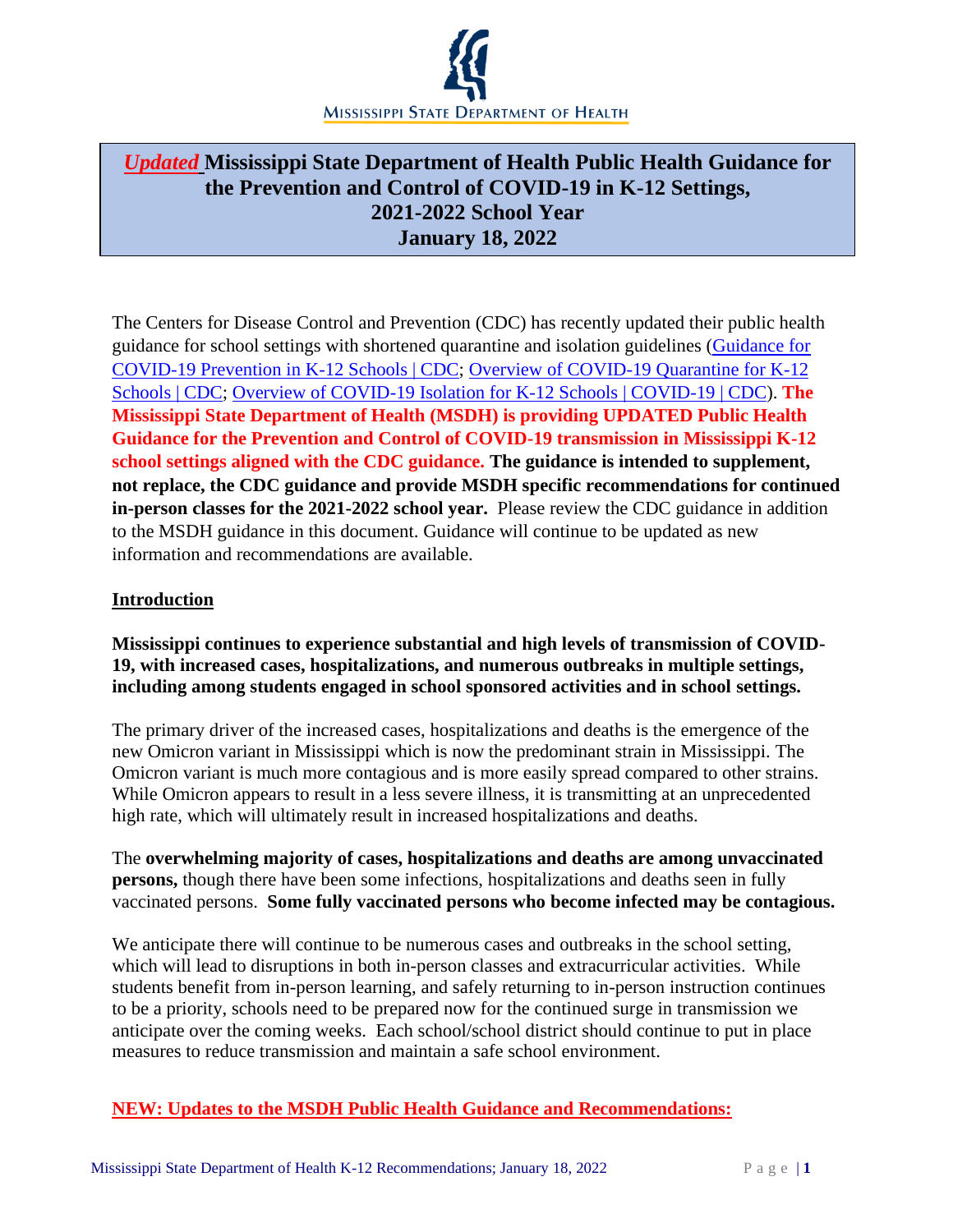

- 1. Updated guidance for eligibility of COVID-19 vaccine and booster doses, including what constitutes *up to date with COVID-19 vaccinations*.
- 2. Modifications to the eligibility of school-based screening programs to include any individual not up to date with COVID-19 vaccinations
- 3. Updated COVID-19 guidance for isolation and quarantine based on the newest CDC guidance for school settings.
	- a. Includes who should be quarantined after exposure based on their vaccination status and timeframe for quarantine (including in an outbreak setting).
	- b. Includes shortened isolation period for individuals infected with COVID-19.
- 4. An additional testing option (Phase 3) to utilize home tests for quarantined individuals to return to school safely after a shortened quarantine period.

## **MSDH Public Health Guidance**

### **I. Vaccination**

### **MSDH recommends that all eligible students, teachers, and staff 5 years of age and older receive COVID-19 vaccination.**

Vaccination remains the primary public health prevention strategy to end transmission and allow for safe participation of in-person classes and school sponsored extracurricular activities. Schools should continue to promote COVID-19 vaccination for all eligible students, teachers, and staff.

COVID-19 vaccination is recommended for the following groups:

- Everyone 5 years and older is recommended to receive a primary series of a COVID-19 vaccine to be considered fully vaccinated.
- For children 5 years through 17 years of age, a primary series consists of 2 doses of the Pfizer-BioNTech COVID-19 vaccine. For persons 18 and older, a primary series consists of:
	- o A 2-dose series of an mRNA COVID-19 vaccine (Pfizer-BioNTech or Moderna), or
	- o A single-dose COVID-19 vaccine (Johnson & Johnson's Janssen vaccine)

CDC and MSDH recommend that all individuals stay *up to date* with vaccinations. Booster doses are recommended for ages 12 and older when eligible. For purposes of this K-12 school guidance, an individual is considered *up to date if*:

- You are ages 18 or older and have received all recommended doses, including booster doses, or
- You are ages 5-17 years and completed the primary series of COVID-19 vaccines.

See the CDC guidance at [Stay Up to Date with Your Vaccines | CDC](https://www.cdc.gov/coronavirus/2019-ncov/vaccines/stay-up-to-date.html) for recommended primary series of vaccines and eligibility for booster doses.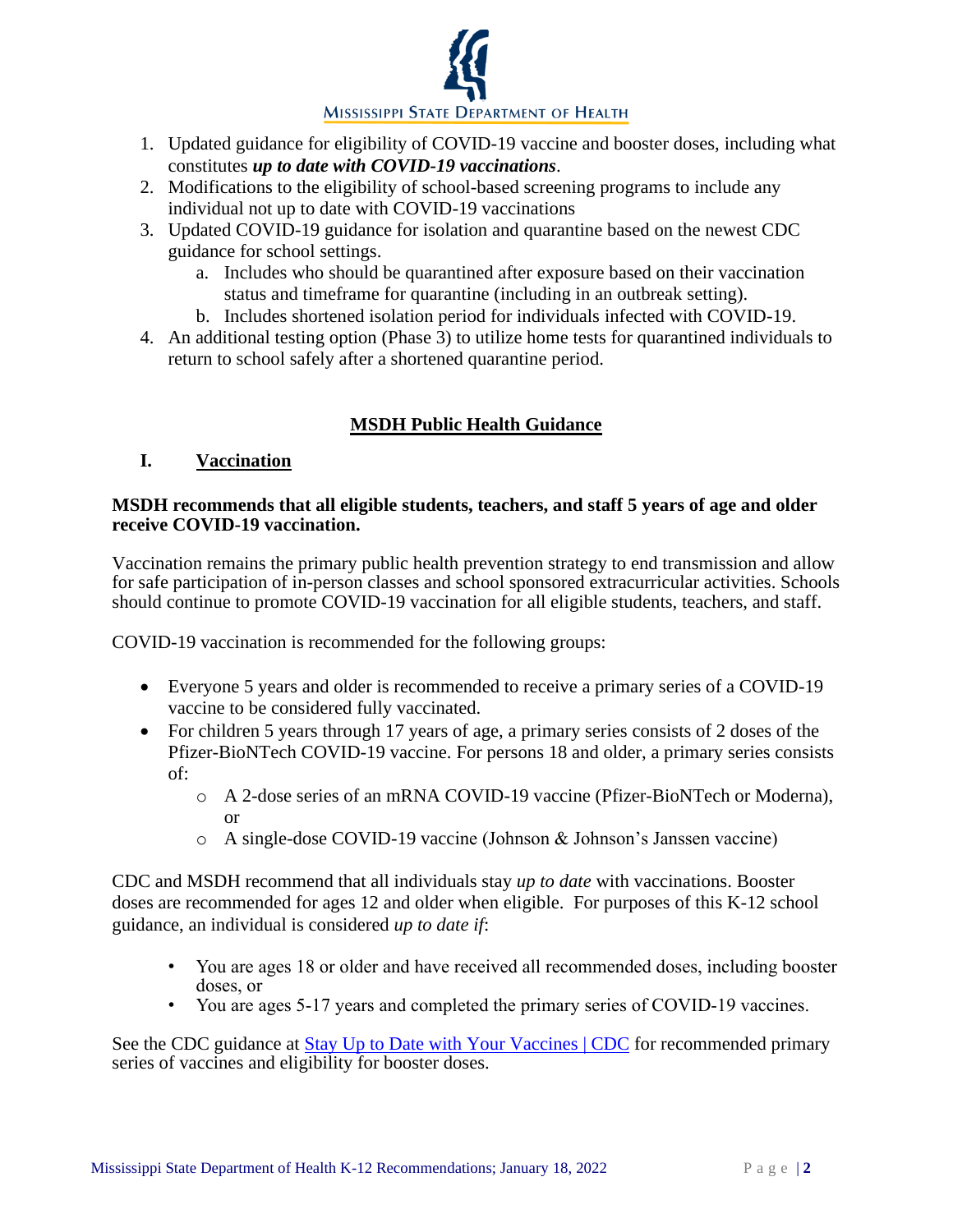

MSDH is committed to facilitating on-site COVID-19 vaccinations for all interested schools through the development of an Adopt-a-school program. MSDH is working to put in place partnerships with local providers and healthcare systems through the COVID-19 Community Vaccination Partnership (CCVP) to directly provide COVID-19 vaccinations to all eligible students, teachers, and staff so all schools and school districts have the opportunity to have COVID-19 vaccinations available.

When a local provider partners with an adopted school, barriers are removed.

- All students, teachers, and staff 5 years old and above have access to vaccinations regardless of socioeconomic status.
- Parents do not have to search or disrupt normal routines to locate appropriate vaccine and provider.
- Schools can choose dates that best accommodate the school schedule.

School/School Districts Role

- Partnership to ensure appropriate school age children have access to the Covid-19 Vaccine.
- Help obtaining consent from parental guardians.
- Designation of space for a vaccination clinic at your location.
- Support from trusted members of the educational community and school board.

Please visit [https://msdh.ms.gov/AdoptASchool](https://gcc02.safelinks.protection.outlook.com/?url=https%3A%2F%2Fmsdh.ms.gov%2FAdoptASchool&data=04%7C01%7CPaul.Byers%40msdh.ms.gov%7Ca1005fcc5b404797a7a008d947cee889%7C559042dc8bf04d869fc0fbf4c7503c79%7C0%7C0%7C637619776254684313%7CUnknown%7CTWFpbGZsb3d8eyJWIjoiMC4wLjAwMDAiLCJQIjoiV2luMzIiLCJBTiI6Ik1haWwiLCJXVCI6Mn0%3D%7C1000&sdata=GCjweAfQtEJq1vn%2B%2Bkjevqk7fqM9Lco1b87KedLXcH8%3D&reserved=0) for additional details about the Adopt-aschool program. If your school or school district has interest in participating in onsite COVID-19 vaccinations for all eligible students, teachers, and staff, email your interest with the name of your school/school district and point of contact to [Covid19vaccine@msdh.ms.gov](mailto:Covid19vaccine@msdh.ms.gov)

### **II. Universal Indoor Mask Use**

## **Consistent with CDC Public Health Guidance, MSDH continues to strongly recommend universal indoor masking for all teachers, staff, students, and visitors (2 years of age and older) to K-12 school settings when not eating or drinking,** *regardless of vaccination status***.**

Consistent and correct mask use by all students, teachers, staff, and visitors regardless of vaccination status is vital to help prevent the spread of COVID-19.

Children younger than 2 years should not wear a mask.

In general, people do not need to wear masks when outdoors, but masks should be considered in crowded outdoor settings or during activities of close prolonged contact with other students/teachers.

### **III. Physical Distancing**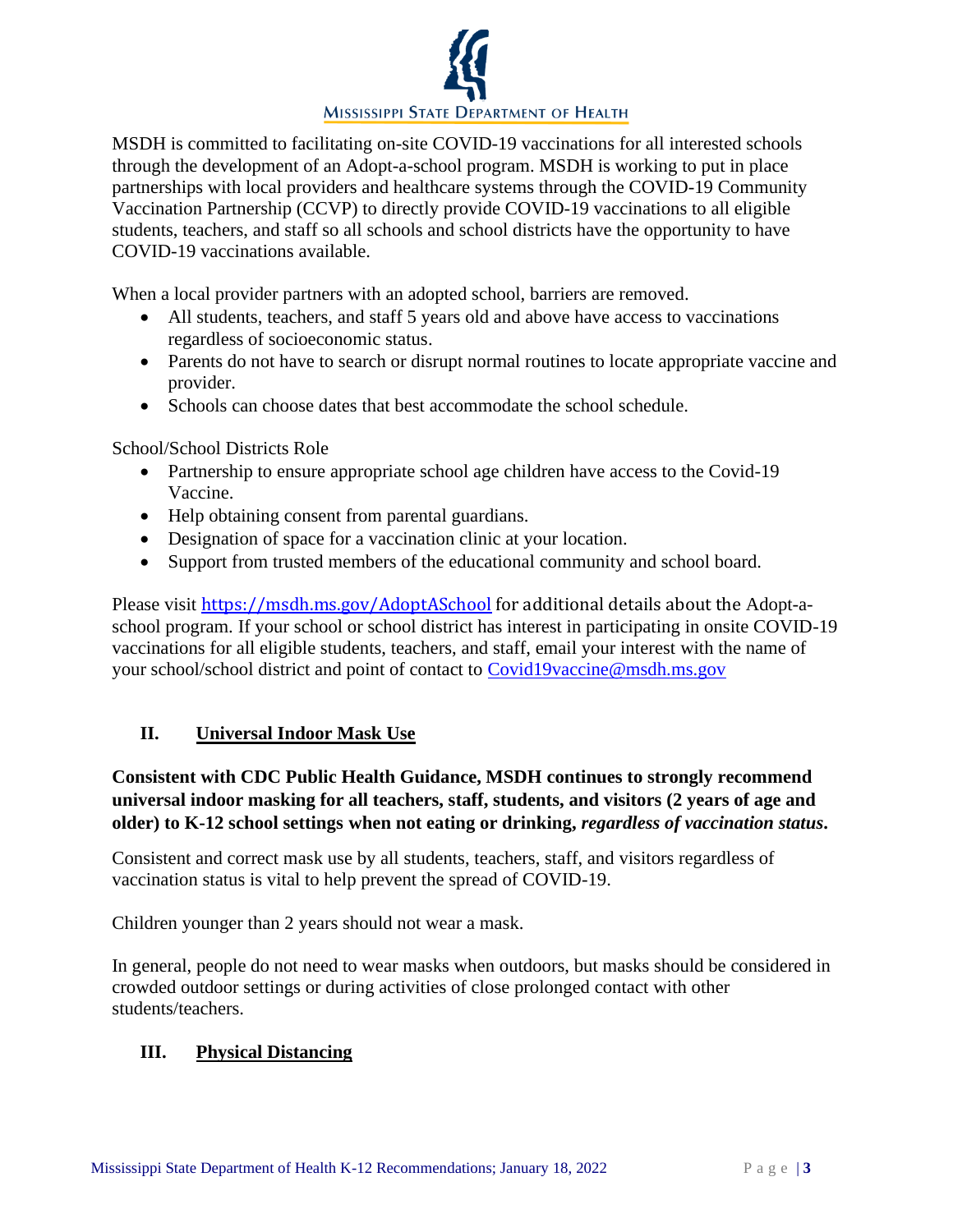

**MSDH recommends schools maintain at least 3 feet of physical distance between students within classroom settings, combined with universal indoor mask wearing, to reduce transmission risk.** 

## **MSDH recommends at least 6 feet of physical distancing and universal indoor mask wearing in all other indoor circumstances.**

This guidance is made with an understanding of the potential physical constraints and other barriers in classroom settings when providing in-person classes for all students.

## **IV. Screening Testing \***

## **MSDH recommends routine screening testing of all** *asymptomatic* **students, teachers, and staff who are** *not up to date with COVID-19 vaccinations* **as an additional measure to prevent further transmission.**

Persons considered *not up to date* with vaccinations:

- Individuals 5 and older who are not vaccinated or who have not completed the primary series of COVID-19 vaccines, or
- 18 years of age or older and have completed the primary series, but have not received a booster shot when eligible, as follows:
	- o Received two doses of mRNA vaccine over 5 months ago, but have not received a booster dose when eligible.
	- o Received a single dose of Johnson and Johnson vaccine over two months ago and have not received the recommended booster dose when eligible.

Screening testing can identify potential cases and prompt rapid isolation and quarantine of individuals exposed to COVID-19 who are *not up to date* with vaccinations.

### **MSDH School Based Screening Testing Initiative**

MSDH has developed a School Based Screening Testing Initiative to facilitate onsite screening testing for all unvaccinated asymptomatic students and teachers/staff at interested schools and school districts.

The program has two phases.

- In Phase 1, MSDH directly provides interested school districts with COVID-19 rapid tests for schools to conduct individual screening tests. More information can be obtained at School-Based COVID-19 Testing Initiative - Mississippi State Department of Health (ms.gov).
- In Phase 2, vendor agreements managed by MSDH will support on-site school-based testing for all interested schools and school districts. Every school district and school in the state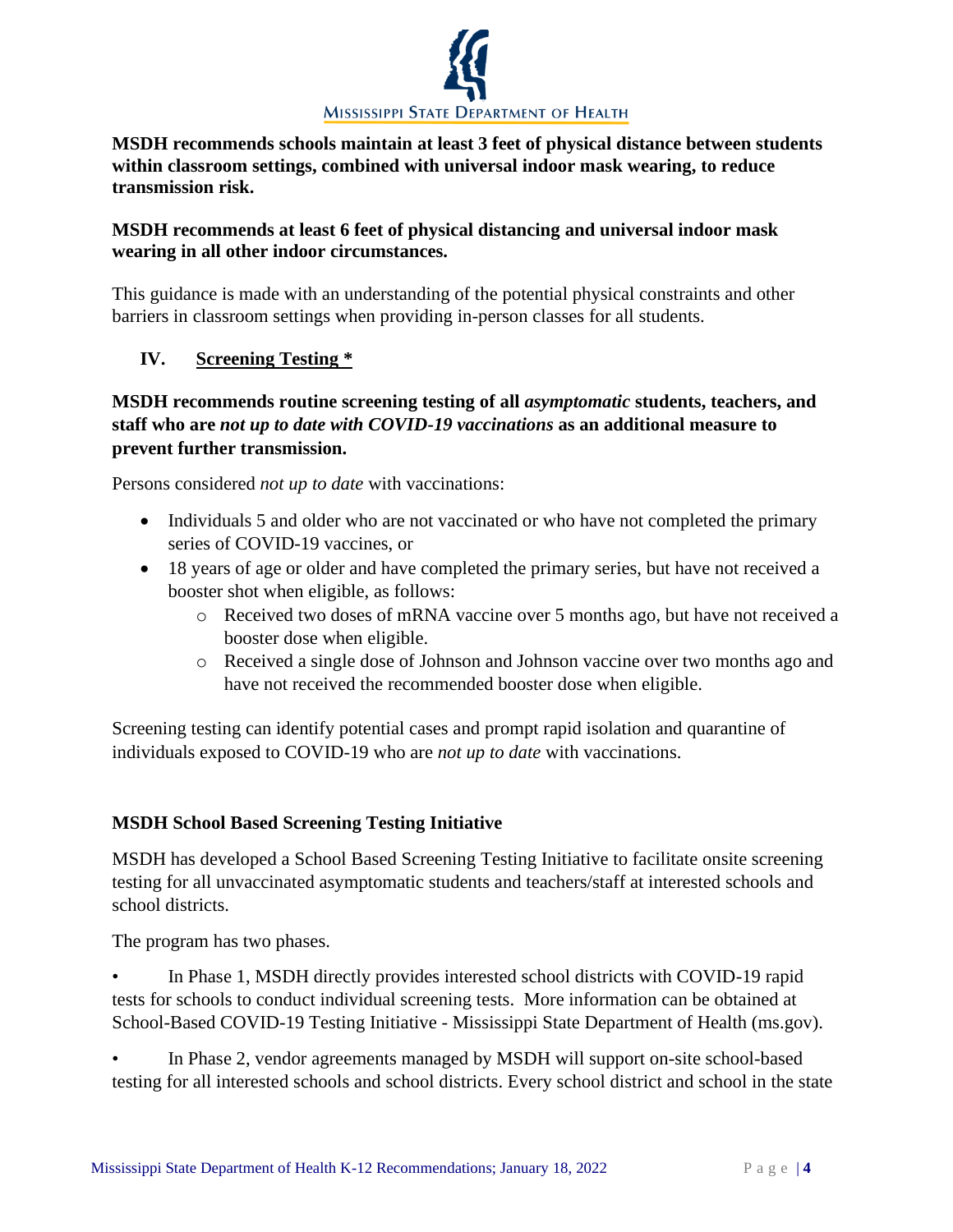

will be contacted by the vendor to determine their interest in participation and discuss enrollment in Phase 2 for screening testing as outlined above.

Both Phase 1 and Phase 2 of the MSDH School Based Testing Initiative are completely voluntary for all schools and students/teachers and staff.

Recommended algorithm for schools and school districts engaged in screening testing:

- Weekly screening of all interested **asymptomatic** teachers, staff, or students who are **not up to date with vaccinations**.
- Weekly screening of **asymptomatic** students (and teachers/coaches) who are **not up to date with vaccinations** participating in school sponsored extracurricular activities of any type, including sports, as a condition of participation (school district decision).
- Schools receiving BinaxNOW Rapid Antigen tests (or other available rapid antigen tests provided by MSDH) through Phase 1 of the MSDH School Based Screening Testing Initiative may also utilize these tests to:
	- o Test asymptomatic students/teachers and staff who are on quarantine at day 5 of their quarantine period.
	- o If the individual tests negative or is not tested but is asymptomatic, they may return to the school setting after 5 days of quarantine. The individual must continue to mask for an additional 5 days.
- Schools participating in Phase 2 screening testing with the MSDH vendor (Maverick) will work with the vendor to provide testing to students, staff, and teachers on quarantine as the testing schedule permits:
	- o Testing asymptomatic students/teachers and staff who are on quarantine at day 5 of their quarantine period.
	- o If the individual tests negative or is not tested but is asymptomatic, they may return to the school setting after 5 days of quarantine. The individual must continue to mask for an additional 5 days.
	- o Quarantined students, staff, and teachers participating in this testing must have a signed consent form in order to be tested.

Additional Considerations:

- *Students and teachers/staff who are up to date with COVID-19 vaccinations (2 weeks after completion of one-dose or two-dose COVID-19 vaccine series) do not require weekly asymptomatic screening.*
- Screening testing is not designed for symptomatic individuals. Any symptomatic student or teacher/staff should continue to be excluded from school/school district and be evaluated by their primary medical provider.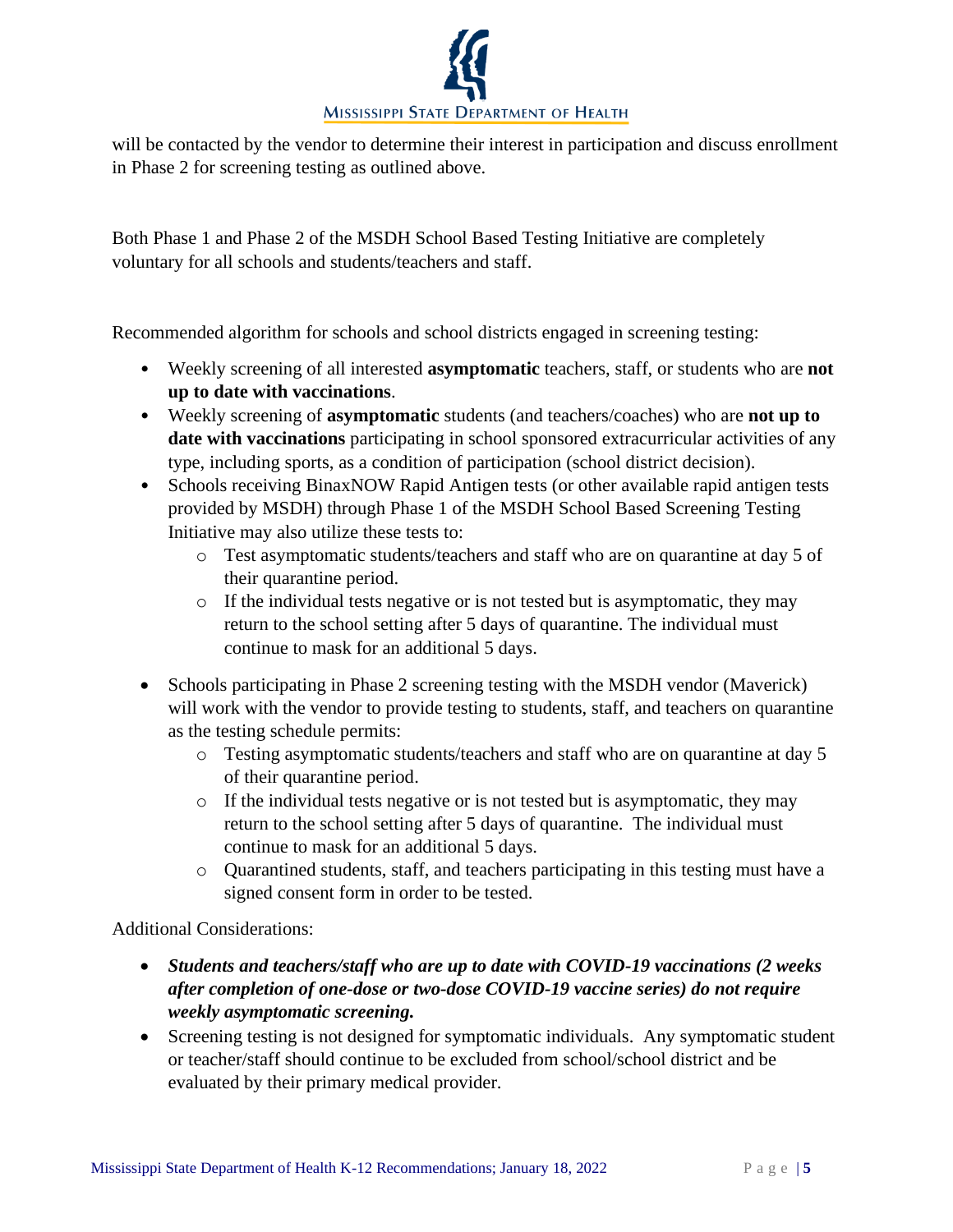

## **Managing Positive and Negative Tests in School Based Screening Testing**

Positive Screening Tests

- Asymptomatic individuals who test positive with a screening test should be excluded from the school setting for 5 days from the date of the test as long as they remain asymptomatic. If they develop symptoms, they should be excluded for an additional 5 days from the onset of symptoms and are fever free for 24 hours before returning. The individual must wear a mask for an additional 5 days.
- Asymptomatic individuals with a positive rapid antigen test who have a negative molecular based COVID-19 test within 48 hours of the rapid positive do not require further exclusion and may return to the school setting. This only applies to molecular based tests (i.e., PCR) and does not include an additional antigen test or antibody tests.

Negative Screening Tests

• Asymptomatic individuals with a negative rapid screening test may continue in-person classes and extracurricular activities.

#### **NEW: Phase 3 Home Tests for Exposure / Close Contact Quarantine**

K-12 schools can enroll in the School Based Testing Initiative to address students and staff who are on quarantine because of a school-based exposure. Schools participating in Phase 3 will be provided At-Home Tests for the school to distribute to exposed students and staff. The at-home over the counter test is to be used at day 5 of quarantine in order to safely return to school. Schools can enroll in Phase 3 in addition to Phase 1 or 2. .

All K-12 districts / schools are eligible to enroll in Phase 3, to include those that are currently enrolled and participating in Phase 1 or 2. Districts / school not currently participating in Phases 1 or 2 can also choose to enroll in Phase 3 only, if interested.

MSDH will provide Home Tests to schools free of charge. The tests can be utilized as follows:

- 1. Students, teachers or staff who are on home quarantine as a result of school exposure can be sent home with an over the counter home test.
- 2. The parent (or staff member) is instructed to test with the home test on day 5 of the quarantine period.
- 3. If the home test is negative, and the individual remains asymptomatic, they can return to school if they adhere to strict mask use for an additional 5 days.

The Phase 3 program is voluntary, testing is not required to end at home quarantine at day 5, but can be utilized to provide additional safeguards and reduce transmission in the school setting. Schools are not required to report individual positives, but are asked to report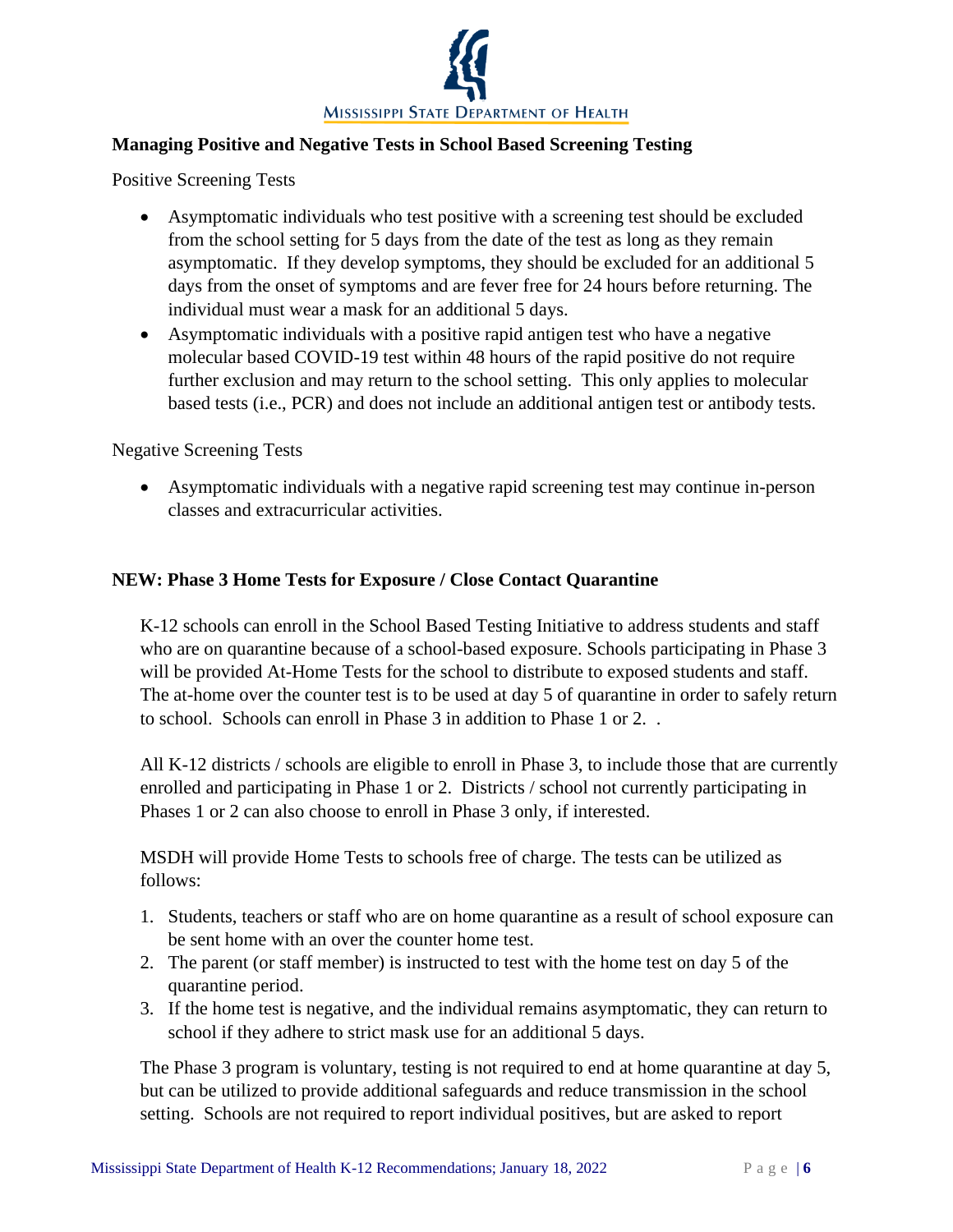

aggregate numbers on a weekly basis, and include any positives with home tests in students or staff in the weekly reports to MSDH.

No reimbursement will be provided in Phase 3.

To enroll in Phase 3, please send your request to the following email address: [COVIDschoolreporting@msdh.ms.gov.](mailto:COVIDschoolreporting@msdh.ms.gov) The following information must be submitted with your request:

- School name, address, and shipping address
- School point of contact and contact information
- Total number of students
- Total number of all teachers, faculty, and school employees

Please allow 3-7 business days to receive your kits.

## **V. Isolation, Contact Tracing, Quarantine, and Identifying Exposed Individuals**

**MSDH recommends all schools continue to isolate and exclude COVID-19 infected students, teachers, and staff and continue contact tracing to identify exposed individuals for quarantine and exclusion from the school setting.**

### **COVID-19 Infected Individuals and Isolation Period**

• **People who have tested positive for COVID-19, regardless of vaccination status, should immediately be excluded from the school setting and self-isolate for at least 5 days**. The individual can return to school if all the following are met:

- o The individual has no symptoms, or their symptoms are resolving after 5 days
- o The individual has been fever free for 24 hours without the use of any feverreducing medication
- o The individual must continue to wear a mask for 5 additional days
- o During day 6-10, masks must be worn at all times in school and extracurricular activities with the exception of outdoor activities where participants are 6 feet apart.
- Asymptomatic individuals with a positive rapid COVID-19 test who have a negative molecular based COVID-19 test within 48 hours of the rapid positive do not require further exclusion and may return to the school setting. This only applies to molecular based tests as the confirmatory testing (i.e., PCR) and does not include antigen test or antibody tests.

### **Contact Identification (Exposed Individuals)**

MSDH recommends schools continue **Contact Tracing** to identify all individuals who are in close contact to COVID-19 within the school setting or in extracurricular activities.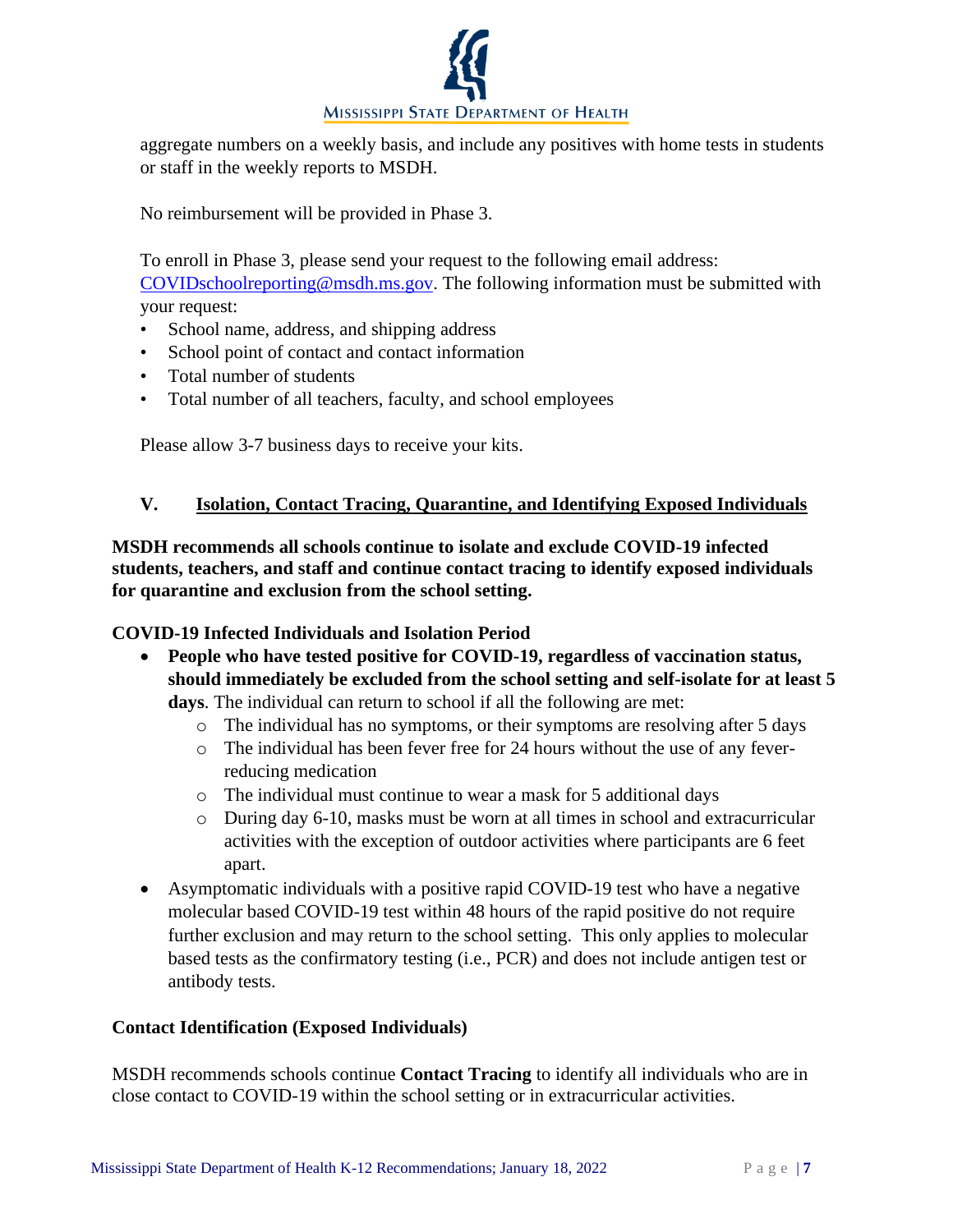

**COVID-19 Exposure Definition:** The current definition of exposure to COVID-19 remains 15 minutes of cumulative contact over a 24-hour period at <6 feet. An infected person can spread COVID-19 up to 2 days before they have symptoms or 2 days prior to positive test if they have no symptoms, therefore, contacts should be identified who were exposed up to 2 days prior to onset or test date accordingly.

#### **Who does not have to quarantine after exposure as defined above:**

### **Individuals who are up to date with COVID-19 vaccines or have recent infection in the prior 90 days do not have to quarantine (as follows):**

- People who are 18 years or older and have received all recommended COVID-19 vaccine doses, including booster doses if eligible.
- People ages 5-17 years who have completed the primary series of COVID-19 vaccines.
- People with confirmed COVID-19 infection within the last 90 days.

### **Recommended actions for exposed persons who don't have to quarantine:**

Even though these individuals do not have to quarantine after exposure, they should wear a wellfitting mask around others in the school setting and in public for 10 days after last exposure. They should get tested at day 5 after last close contact with a COVID-19 infected person unless they have previously been infected in the last 90 days.

### **The following additional exceptions to recommended quarantine apply:**

- In the **K–12 indoor classroom** setting or a structured outdoor setting where mask use can be observed (i.e., holding class outdoors with educator supervision), the close contact definition *excludes* **students** who were within **3 to 6 feet of an infected student** (laboratory-confirmed or a [clinically compatible illness\)](https://www.cdc.gov/coronavirus/2019-ncov/hcp/clinical-guidance-management-patients.html) where
	- o both students were engaged in **consistent and [correct](https://www.cdc.gov/coronavirus/2019-ncov/your-health/effective-masks.html) use of [well](https://www.cdc.gov/coronavirus/2019-ncov/prevent-getting-sick/mask-fit-and-filtration.html)[fitting](https://www.cdc.gov/coronavirus/2019-ncov/prevent-getting-sick/mask-fit-and-filtration.html) [masks](https://www.cdc.gov/coronavirus/2019-ncov/community/schools-childcare/cloth-face-cover.html)**; *and*
	- o other **[K–12 school prevention strategies](https://www.cdc.gov/coronavirus/2019-ncov/community/schools-childcare/k-12-guidance.html)** (such as universal and correct mask use, physical distancing, increased ventilation) were in place in the **K–12 school setting.**
	- o This exception does not apply to teachers, staff, or other adults in the indoor classroom setting. See CDC guidance at [Appendices | CDC](https://www.cdc.gov/coronavirus/2019-ncov/php/contact-tracing/contact-tracing-plan/appendix.html#contact)
- If teachers/staff are identified as contacts who should be quarantined and excluded from the school setting, they may be allowed to continue to work if the school administration deems them essential to the operations, as long as:
	- o The individual remains asymptomatic.
	- o The wear a mask at all times while in indoor settings at the school.
	- o They self-monitor for symptoms and not come to school if ill.
	- o They self-quarantine at home at all other times.

#### **Who should quarantine after exposure:**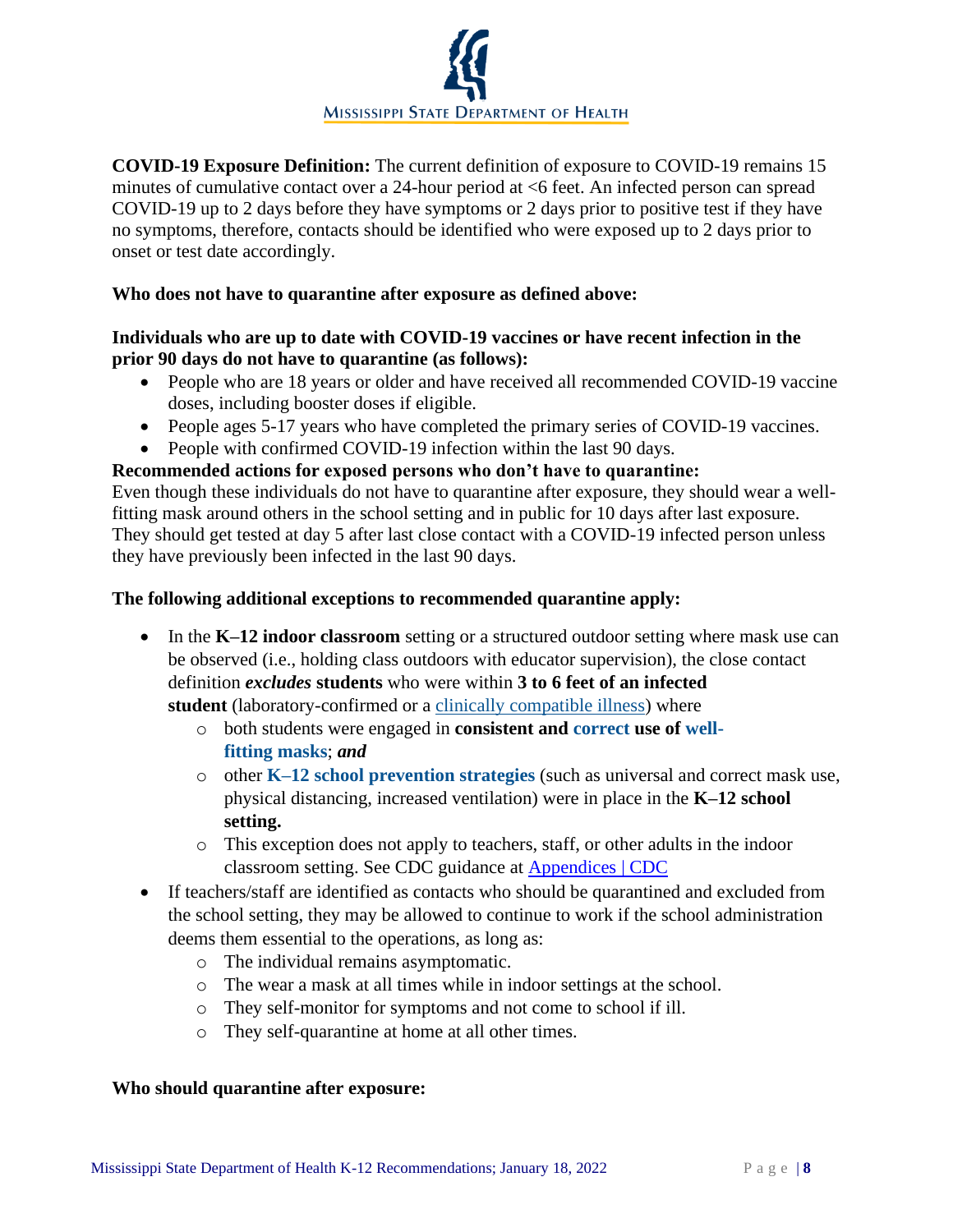

## **Students, teachers, and staff who are exposed to with someone with COVID-19 should quarantine if they are in one of the following groups** *(not up to date with vaccines):*

- Ages 18 years or older and completed the primary series of recommended vaccine more than 5 months ago but have not received a recommended booster shot.
- Those who have received the single-dose Johnson & Johnson vaccine (completing the primary series) over 2 months ago and have not received a recommended booster shot.
- Those who are not fully vaccinated or have not completed a primary vaccine series.

### **Recommended actions for individuals who require quarantine after exposure:**

- o Stay home for 5 days. May return to school after 5 days if asymptomatic and adhere to strict mask use for an additional 5 days at least.
- o Testing is recommended on day 5.
- o If symptoms develop, get tested sooner and continue to stay home.

Testing is recommended on day 5 of quarantine. If the test is negative, they may return to the school setting if they remain asymptomatic and wear a mask for an additional 5 days. (Masks must be worn at all times in school and extracurricular activities with the exception of outdoor activities where participants are 6 feet apart.) If symptoms develop during quarantine, they should isolate and get tested immediately.

### **Quarantine Period Summary**

- o Wear a mask for 10 days
- o Test on day 5, if possible, (unless there is a documented positive viral COVID-19 test in the last 90 days)
- o If symptoms develop, get a test and stay home

### **Additional considerations and clarifications**

- Students, teachers and staff who are quarantined and excluded from the school setting due to contact to a household member who is a case of COVID-19:
	- o Immediately exclude a person in contact with a COVID-19 positive person on the first day of known exposure
	- o The first day of the quarantine begins with the last day of exposure to the COVID-19 positive person
	- $\circ$  In the household setting, if the exposed person cannot be separated from the COVID-19 positive person, then the first day of quarantine starts after the COVID-19 positive person completes their 10-day isolation period.
	- o Remember that fully vaccinated individuals are not required to quarantine. It is recommended to have a COVID-19 test 5 days after exposure. See additional exclusions to quarantine in the Contact Identification Section.
- **Recommendations for home-based tests:**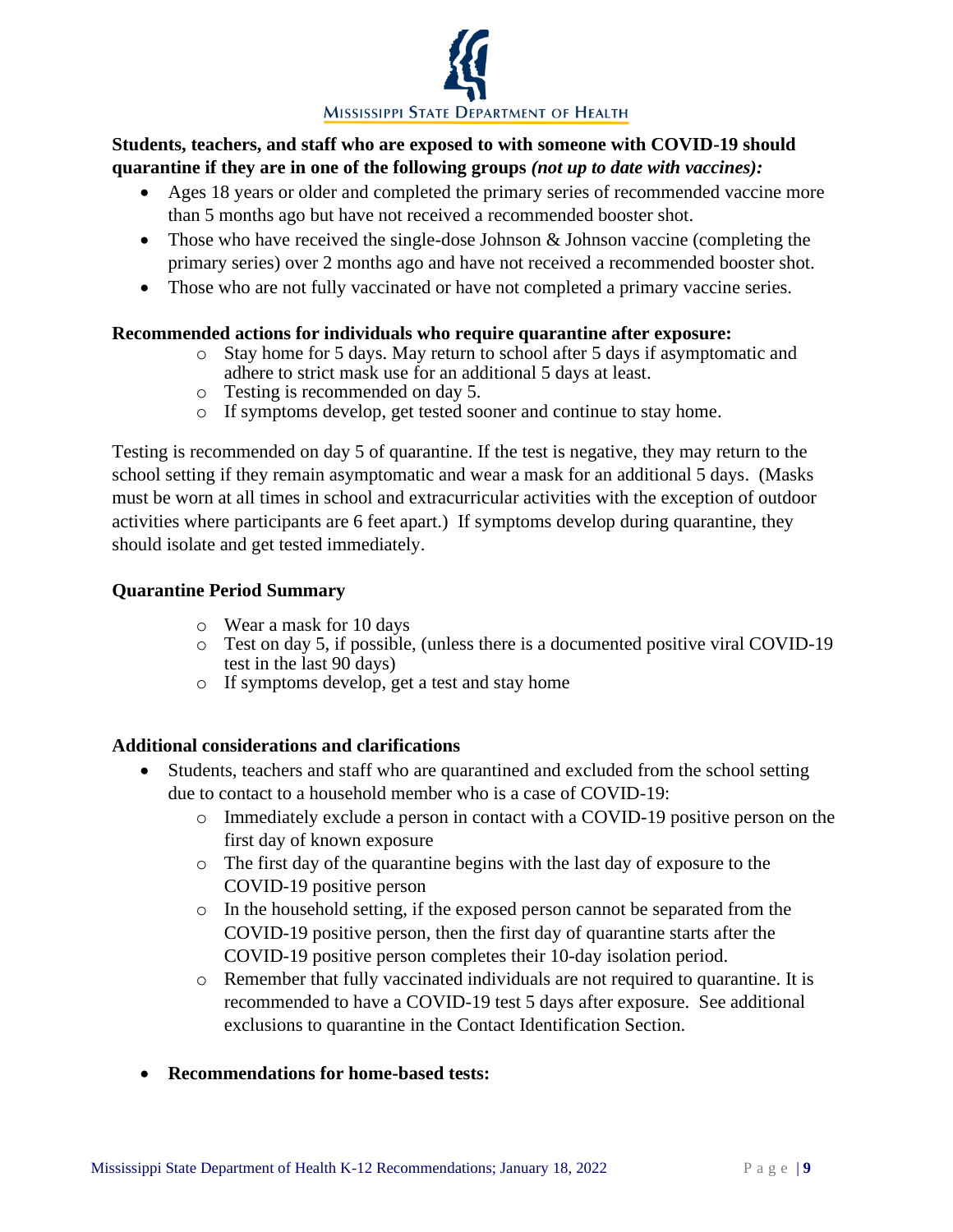

- o **Individuals with a positive home-based test should be considered COVID-19 infected and should isolate as described in the guidelines above.**
- o **Schools participating in Phase 3 Home Testing can elect to require a negative home-based test on day 5 of the quarantine period prior to the individual returning to the school setting. Through February 15, 2022 schools can receive home test kits directly from MSDH.**

## **VI. Outbreaks and School Dismissal Considerations**

Outbreaks represent serious risk to the identified group and the broader community. When the outbreak threshold is reached in a defined group, the risk of exposure is significantly raised for the rest of the group; there may be as many unidentified cases already present in the group setting. The best way to prevent further transmission is to isolate those already known to be cases and quarantine those individuals within a group setting to reduce the risk of further spread from as of yet unrecognized cases.

## **MSDH recommends the following considerations for outbreaks and school dismissals:**

- **Outbreaks: An outbreak is defined as ≥3 cases of COVID-19 in a classroom or group (sports team, group activity, band, or other) of 30 or less or 10% or more of larger groups within a 14-day period.**
	- o In an outbreak setting, quarantine and exclusion from the school setting is recommended for students, teachers and staff that meet the definition for required quarantine in the previous section.
	- o These individuals should home quarantine for at least 5 days. After 5 days, they may return to the school setting if asymptomatic. A test at day 5 of quarantine is recommended.
- **School Dismissal Considerations: The school may consider dismissal of the entire student/faculty under the following conditions:**
	- o If ≥3 individual classroom settings, defined groups, or defined buildings are experiencing simultaneous outbreaks, or
	- o If multiple absentees or exclusions of students and staff are leading to disruptions in on-campus functioning and impacting the learning environment as determined by the school.
	- o If dismissal is decided upon by the school/school district,
		- Consider exclusion of participation in extracurricular and other school activities.
		- The dismissal timeframe is ideally 14 days; however, schools may consider returning at 10 days from the date the last COVID-19 case was at the school during their infectious period in lieu of the 14-day period.

## **VII. Exclusion When Sick**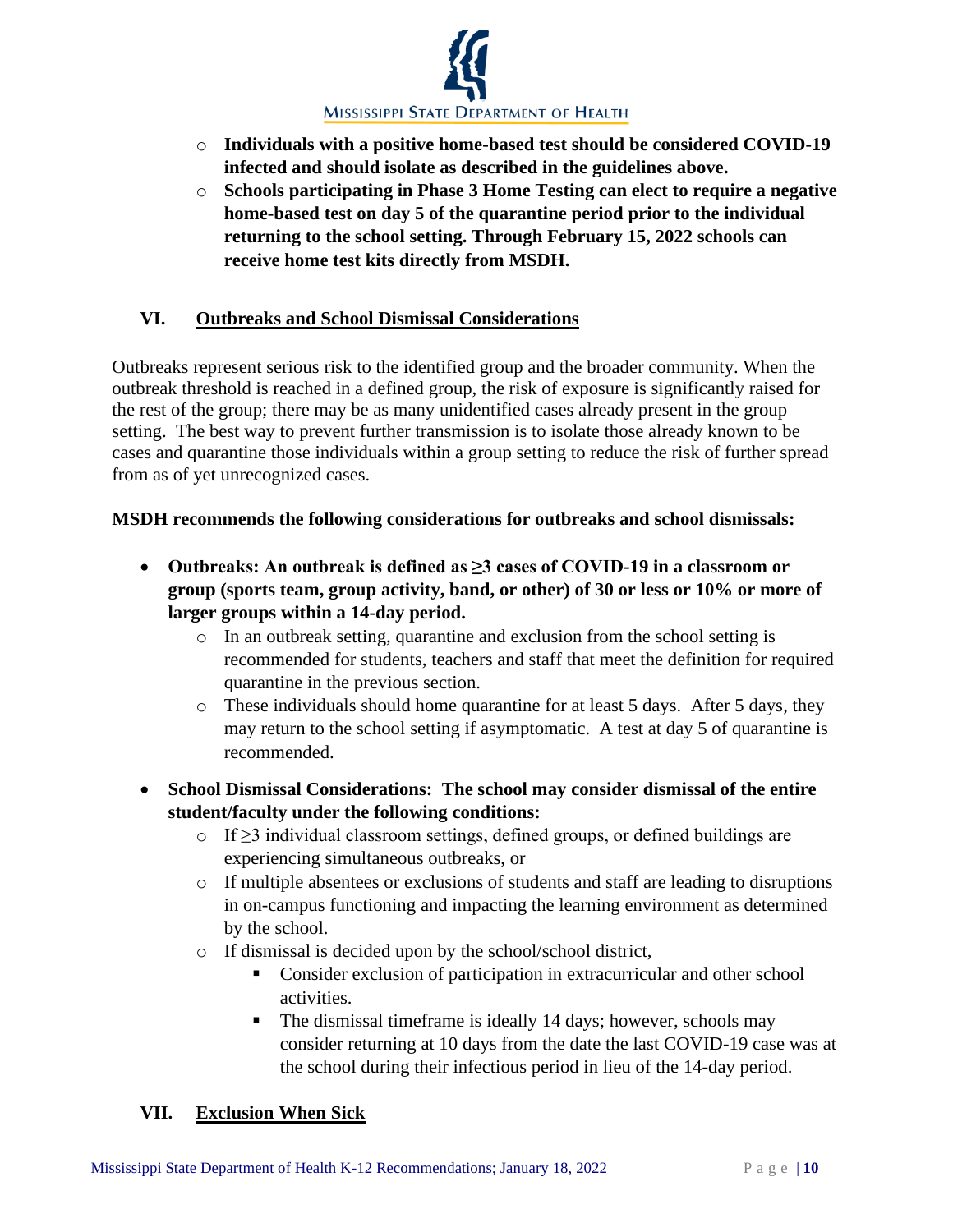

## **All students, teachers, and staff who have symptoms of any infectious illness, regardless of vaccination status, should stay home from school and be evaluated by their healthcare provider.**

Students, teachers, and staff should not be allowed to return to school until symptom and fever free for at least 24 hours, or if COVID-19 is diagnosed, until the isolation criteria for return to school are met.

# **VIII. Reporting**

Mississippi K-12 schools are required to provide weekly reports of cases among students, teachers and staff, number of outbreaks, and teachers and students under quarantine as a result of COVID-19 exposure. An outbreak in a school setting is defined as 3 or more individuals diagnosed with COVID-19 in the same group within a 14-day period. Please utilize the attached survey to report<https://www.surveymonkey.com/r/MSDHData>

Note: Schools participating in Phase 1 of the testing initiative are also required to report individual test results through Simple Report for each test they conduct.

## **IX. Example Letters for Isolation and Quarantine for school Use**

See the next pages for example letters for utilization by schools when communicating with parents/students.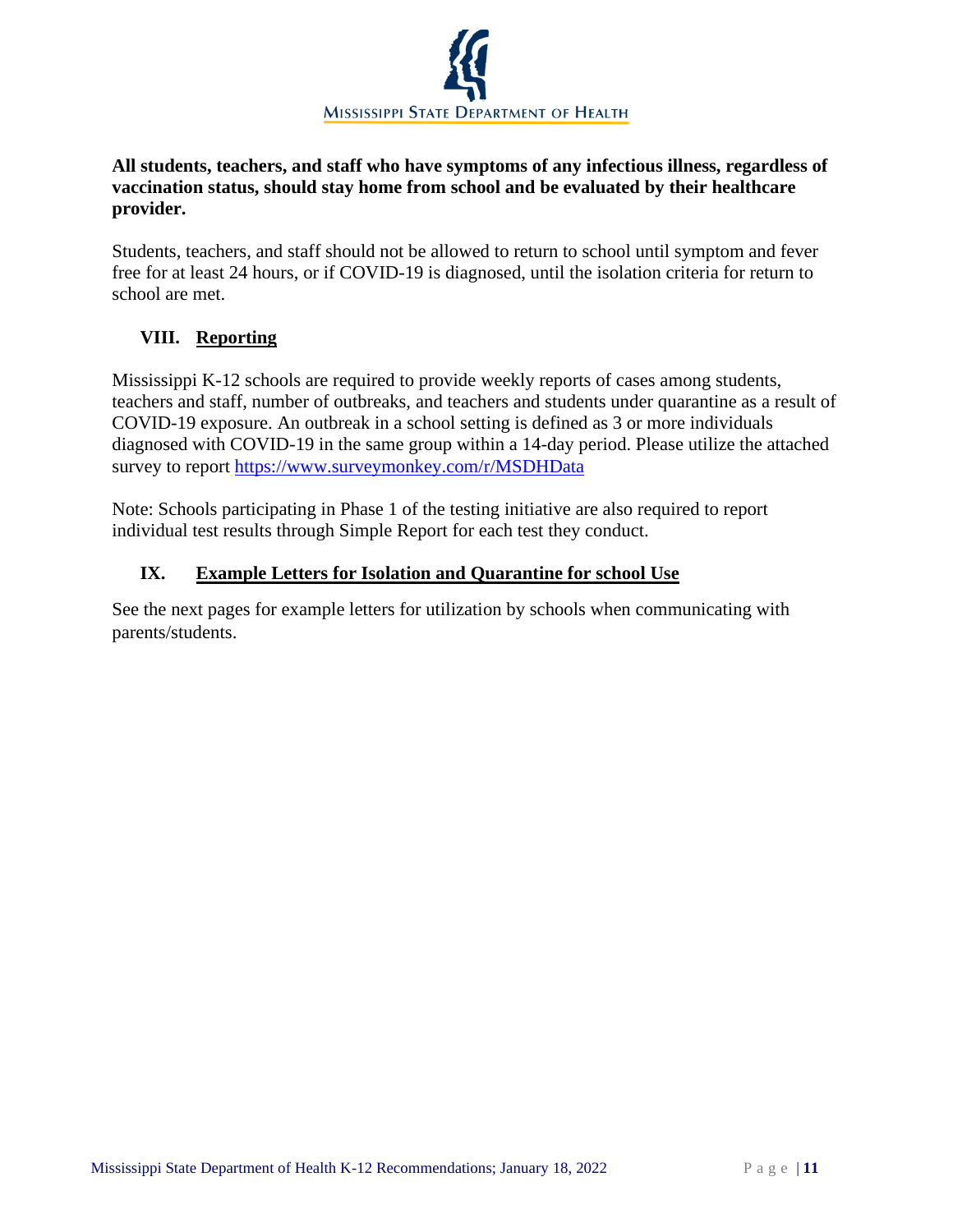

# **COVID-19 Case letter Guidance for Individuals with COVID-19 in the School Setting**

#### Dear Parent/Teacher/Staff member,

You have reported to the school that you or your child have recently tested positive for COVID-19. Please see the following instructions:

- You or your child may not return to the school setting until 5 days from the day your symptoms started. If you or your child had no symptoms, you may not return until 5 days from the date of the positive test.
- The individual who tested positive should remain isolated at home for the 5-day period. Stay away from all persons at your home. Do not leave your house, or come in contact with anyone, including the people you live with**.**
- If you do have household contacts, you must limit exposure to them. Stay in a specific room away from others in your home. Additional CDC guidance may be found at [https://www.cdc.gov/coronavirus/2019-ncov/if-you-are-sick/steps-when](https://www.cdc.gov/coronavirus/2019-ncov/if-you-are-sick/steps-when-sick.html)[sick.html.](https://www.cdc.gov/coronavirus/2019-ncov/if-you-are-sick/steps-when-sick.html)
- After 5 days you must also be fever-free for at least 24 hours (without fever-reducing medication) with improvement of symptoms prior to returning to school.
- To return to the school setting after the 5 days of isolation, you must continue to wear a mask for an additional 5 days. (Masks must be worn at all times in school and extracurricular activities with the exception of outdoor activities where participants are 6 feet apart.)
- A negative test will not be required prior to return to school as long as the above criteria are met.
- A note from your physician is not required for return to school.

For additional information please see:

- Centers for Disease Control and Prevention [https://www.cdc.gov/coronavirus/2019](https://www.cdc.gov/coronavirus/2019-nCoV/index.html) [nCoV/index.html](https://www.cdc.gov/coronavirus/2019-nCoV/index.html)
- Mississippi State Department of Health [https://msdh.ms.gov/msdhsite/\\_static/14,0,420.html](https://msdh.ms.gov/msdhsite/_static/14,0,420.html)
- [Guidance for COVID-19 Prevention in K-12 Schools | CDC](https://www.cdc.gov/coronavirus/2019-ncov/community/schools-childcare/k-12-guidance.html)